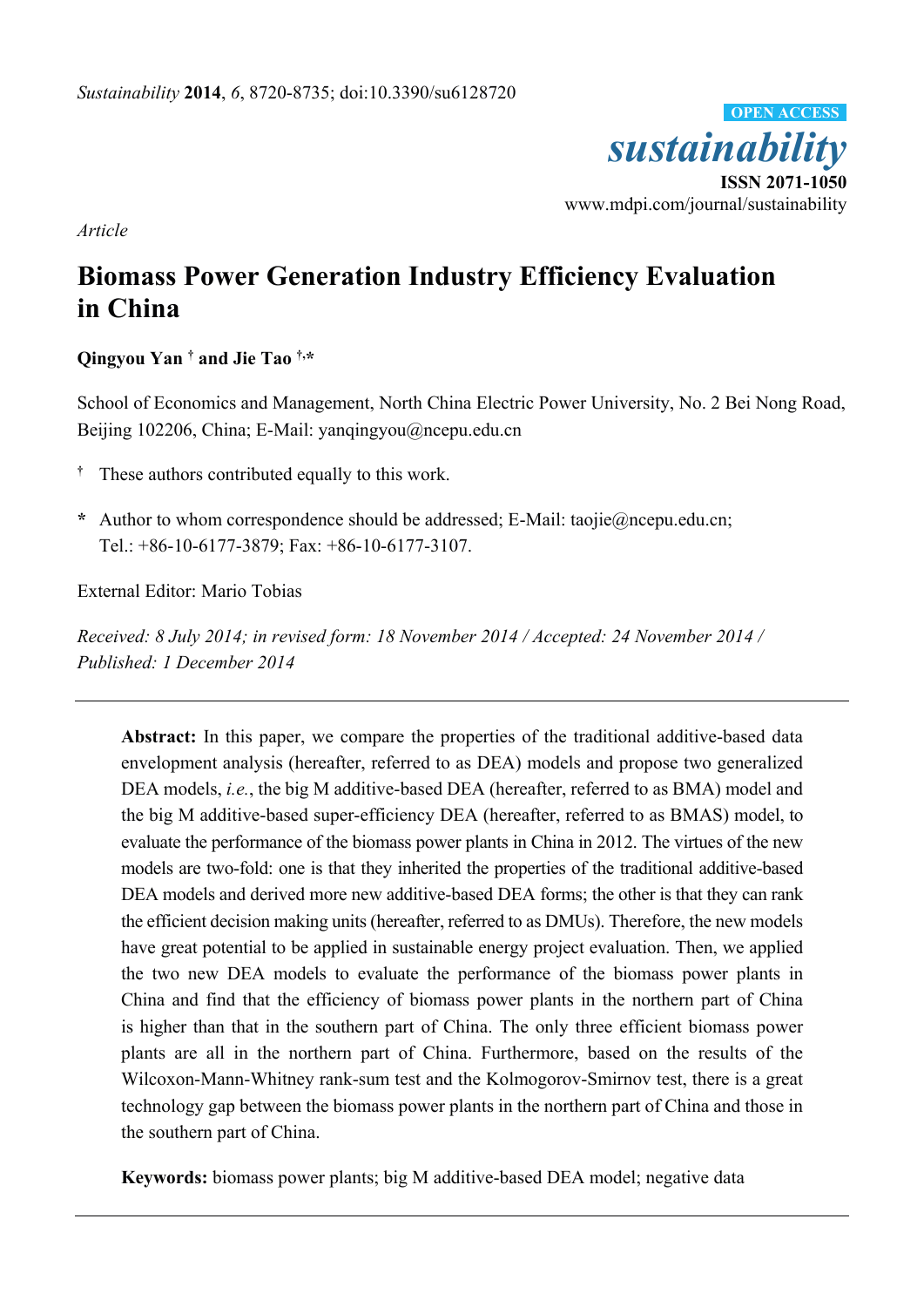## **1. Introduction**

As a developing country with a huge population, China is always relatively short of energy storage. Now, with the rapid development of the economy, along with industrialization and urbanization, the energy consumption of China will increase to four billion Mtce, and the gap between energy production and consumption will reach half of the total energy volume. Meanwhile, China is still one of the few countries that rely on fossil energy, which has caused severe environmental problems. The energy shortage and defective infrastructure now is pushing China to seek out and develop substitution energies.

Being the one and only material and easily-stored renewable energy, biomass power generation is getting more and more attention globally. Till the end of 2012, the installation capacity of biomass power in the U.S. had exceeded 10,000 megawatts, and the capacity now has been planned to account for 50% of their total energy production. Furthermore, Germany aims to use biomass power to meet 16% of the whole country's electricity demand, 10% of the heating demand and 15% of electric vehicle (hereafter referred to as EV) power.

According to the publicized the International Energy Agency (IEA) data in 2012, China has abundant biomass resources with a productivity of about five billion tons per year, and this amount ranks only next to fossil resource. Hence, China can develop biomass power. However, compared with the development of hydro, nuclear, wind and solar power, biomass power in China had not fully started until the implementation of the Renewable Energy Act in 2006. Now, the installation capacity has increased by 30% each year, and according to the Long-Term Renewable Energy Development Plan, in 2020, the expected biomass power installation capacity will be 30 GW. With the industrial plan and policy incentives, biomass power in China has entered the track of high-speed development.

Under this situation, if enough data can be collected and used to evaluate the industry efficiency quantitatively, then the assessment can provide a basis for decision making and suggest industrial or policy measurements to improve efficiency, which, in return, will accelerate the industrialization of biomass power in China and keep the development leading in the optimal direction.

#### **2. Literature Review and Emerged Concerns**

Developed countries in Europe and the U.S. started their research on biomass power in the 1970s, and the early research commonly focused on the energy conversion technology. With the subsequent development of the biomass power industry, the studies and concerns shifted to the generating cost and industry efficiency. Hooper had come up with countermeasures from the view of investment for the development of the biomass power generation industry. In the research, technology needed to be advanced, and it was the best choice to industrialize and commercialize [1]. Biomass power took off late in China, and the studies about biomass generating technology were summed up and learned. Hence, the domestic research began with focusing on the economy and industry efficiency.

After the implementation of the Renewable Energy Act, the biomass power in China entered a phase with high-speed in industrial growth. It created profitability for the biomass power generation in China and encouraged researchers to perform comprehensive assessment methods to study the industry efficiency, not only to calculate the technical efficiency, but also to evaluate the scale and overall efficiency. Along this track, Christoph and Perrels used scenario analysis and an input-output model and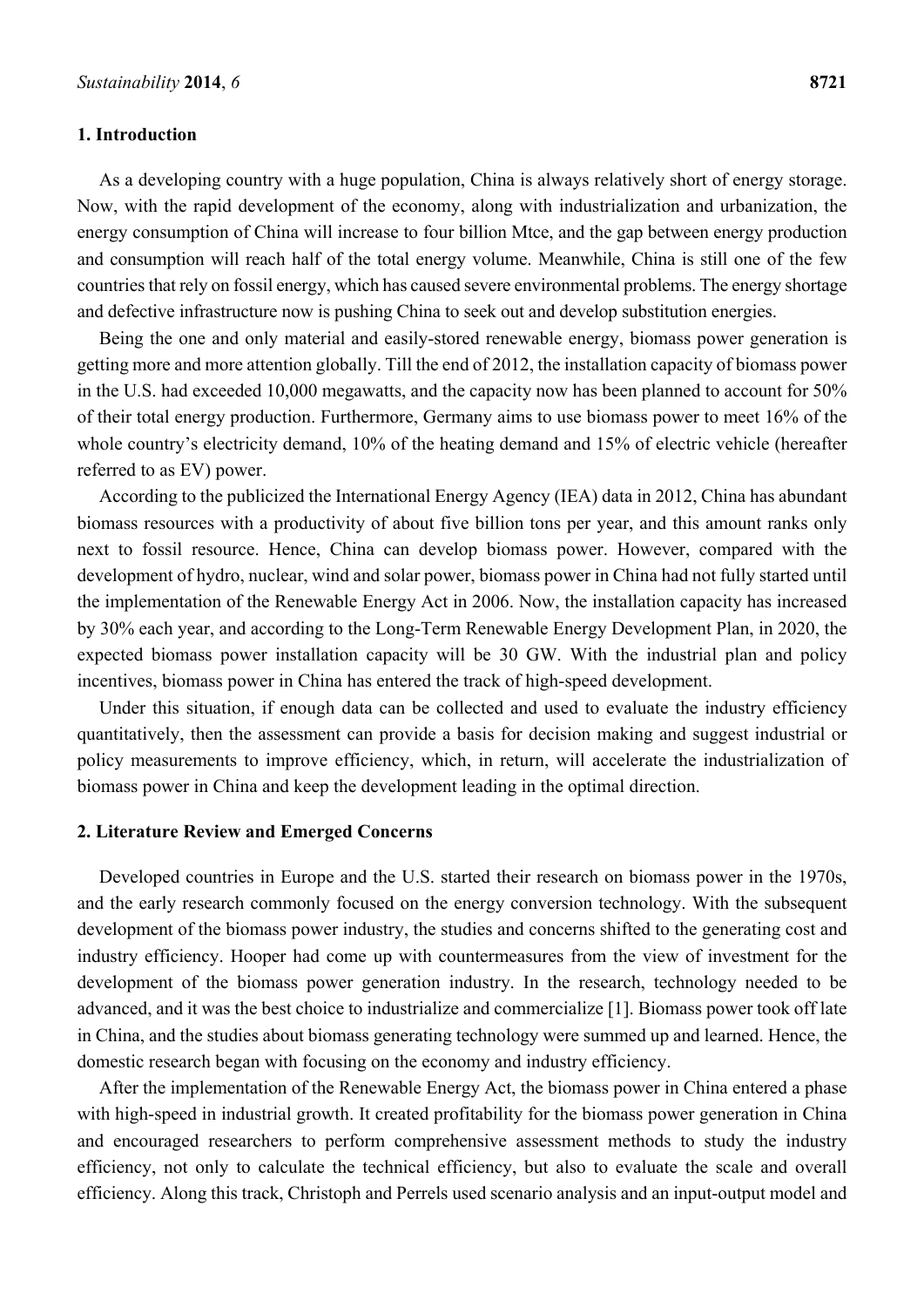studied the relationship between biomass power and CO<sub>2</sub> emissions [2]. Klevas and Denis used DEA to analyze the technical efficiency of some common renewable technologies, including biomass technology [3,4]. Based on their methods, Peng Zhou in China meliorated the DEA model and made it suitable for overall efficiency assessment [5]. DEA methods showed their advantage in evaluating the efficiency of the biomass power generation industry, and domestic scholars started to apply them to China's own data. Zhao chose SWOT to analyze the industry state of the biomass power generation of China and thought that the advantage lied in the increasing electricity demand and changing electricity price, yet, the industry was sensitive to local policy and the local industrial environment [6]. Kautto also compared the regional and national biomass power plan, finding that if the regional plan can cooperate with national development better, the whole biomass industry efficiency would take a step toward a higher level [7]. In all, the regional or local situation indeed impacts the industry efficiency of biomass power generation.

As for China, with multiple geographical features and an unbalanced economy, the regional difference is distinct, and the regional effect easily influences the biomass industry assessment; hence, the region needs to be considered as a key factor when performing an industry efficiency evaluation. Other than that, when Ramon used Multi-criteria data envelopment analysis model (MCDEA) to assess the efficiencies of 13 projects located in different areas, some weights of the indexes were zero [8], which made the index lose the ability to contribute to the assessment and led to the inaccuracy of the efficiency ranking. Li *et al.* used a unified efficiency DEA model to evaluate the performance of 24 power companies in China [9].

In terms of methodology, DEA is widely used in evaluating the performance of biomass power generation plants. DEA, first proposed by Charnes *et al.* in 1978, is a methodology for evaluating and measuring the relative efficiencies of a set of decision making units (DMUs) that use multiple inputs to produce multiple outputs [10]. Subsequent to that pioneering study, the research work has been mainly focused on constructing different DEA models to compensate for the disadvantage of traditional DEA models, e.g., the additive model [11], slack-based model [12,13], cross-efficiency model [14] and assurance region model [15] have been proposed to solve a variety of problems [16].

Till now, there have still been two problems concerning the application of DEA models: one is that the traditional models are unable to deal with negative or nil data, and the other is that they cannot rank the efficient DMUs. Based on this, this paper presents two new models, the big M additive-based DEA (BMA) model and big M additive-based super-efficiency DEA (BMAS) model, to solve this problem. In addition, we apply the new DEA models to evaluate the performance of biomass generation plants in China and give the relevant policies based on the result of the model.

#### **3. Industrial Characteristics of Biomass Power Generation in China**

## *3.1. Conservative Rising Development Tendency*

Since 2006, the biomass power generation industry has made huge progress. According to Zhao *et al.* [17], from 2008 to 2012, the installation capacity increased from 315 megawatts to 850 megawatts and the investment increased from 5.543 billion to 12.779 billion dollars; both of these two indicators' average growth rate per annum reached above 20%, which is shown in Figure 1.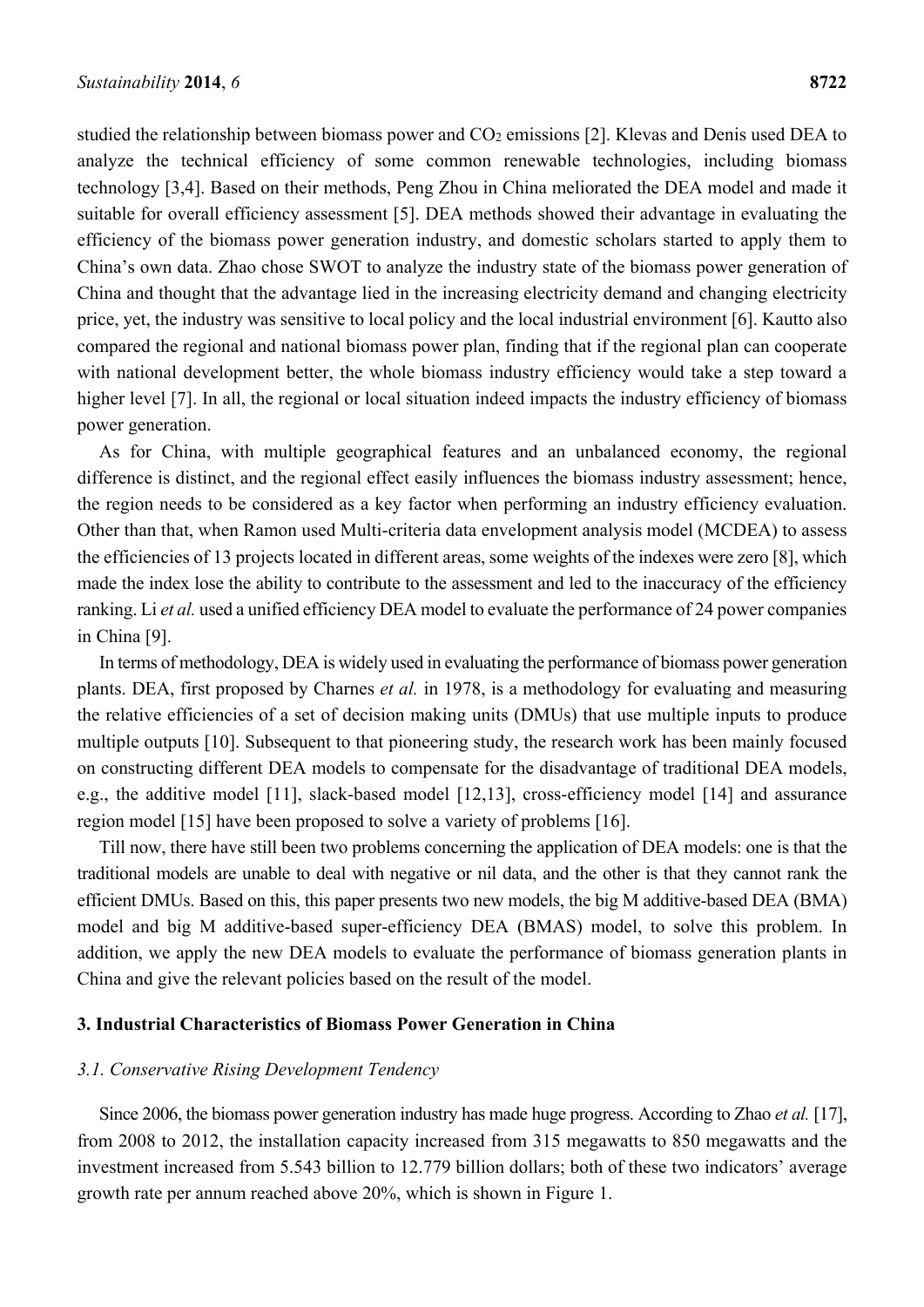

**Figure 1.** Industry scale and investment tendency chart of biomass power generation in China.

The average growth rate per annum of installation capacity and investment were both high during the recent past five years, but they were reducing each year, which showed that in China, the biomass power generation scale keeps growing, but the growth rate is sinking. On the one hand, this fits the growth law; on the other hand, this shows that China is developing biomass power with a positive, but conservative attitude.

According to "the 12th Five-Year Plan" and Long-Term Renewable Energy Development Plan, the Chinese government plans to develop the installation capacity of biomass power to 13 GW and invest over 90 billion RMB to achieve this goal.

# *3.2. Simple Impacts from the Industry Chain*

In China, the industry chain of biomass power generation is simple. The up-stream companies are fuel suppliers and device manufactures, while the down-stream one is the power-grid company. Because the fuel cost accounts for almost 60% of the whole biomass power generation cost in China, the impact from the up-stream is the fuel cost. According to the IEA estimate (shown in Table 1), the potential biomass resource is abandoned; therefore, the fuel cost will not change dramatically in the near future.

| Year                  |                             | 2010 | 2020 | 2030 | 2050 |
|-----------------------|-----------------------------|------|------|------|------|
|                       | Present biomass resource    | 2.8  | 2.8  | 2.8  | 2.8  |
|                       | Newly-added organic waste   | 0.6  | 1.7  | 2.2  | 2.7  |
| Biomass resource type | Present woodland growth     | 0.05 | 0.3  | 0.7  | 137  |
|                       | New ground marginal product | 0.05 | 0.3  |      |      |
|                       | Total potential             | 35   | 51   | 67   | 8.9  |

| Table 1. Potential biomass resource estimates in China $(10^8 \text{ Mtce})$ . |  |  |  |  |  |
|--------------------------------------------------------------------------------|--|--|--|--|--|
|--------------------------------------------------------------------------------|--|--|--|--|--|

As for the down-stream company, because China now practices a "full amount buy in" policy for renewable energy and biomass power does not account for a large proportion, the electricity demand fluctuation has little impact on the biomass power generation industry, and the main impact is reflected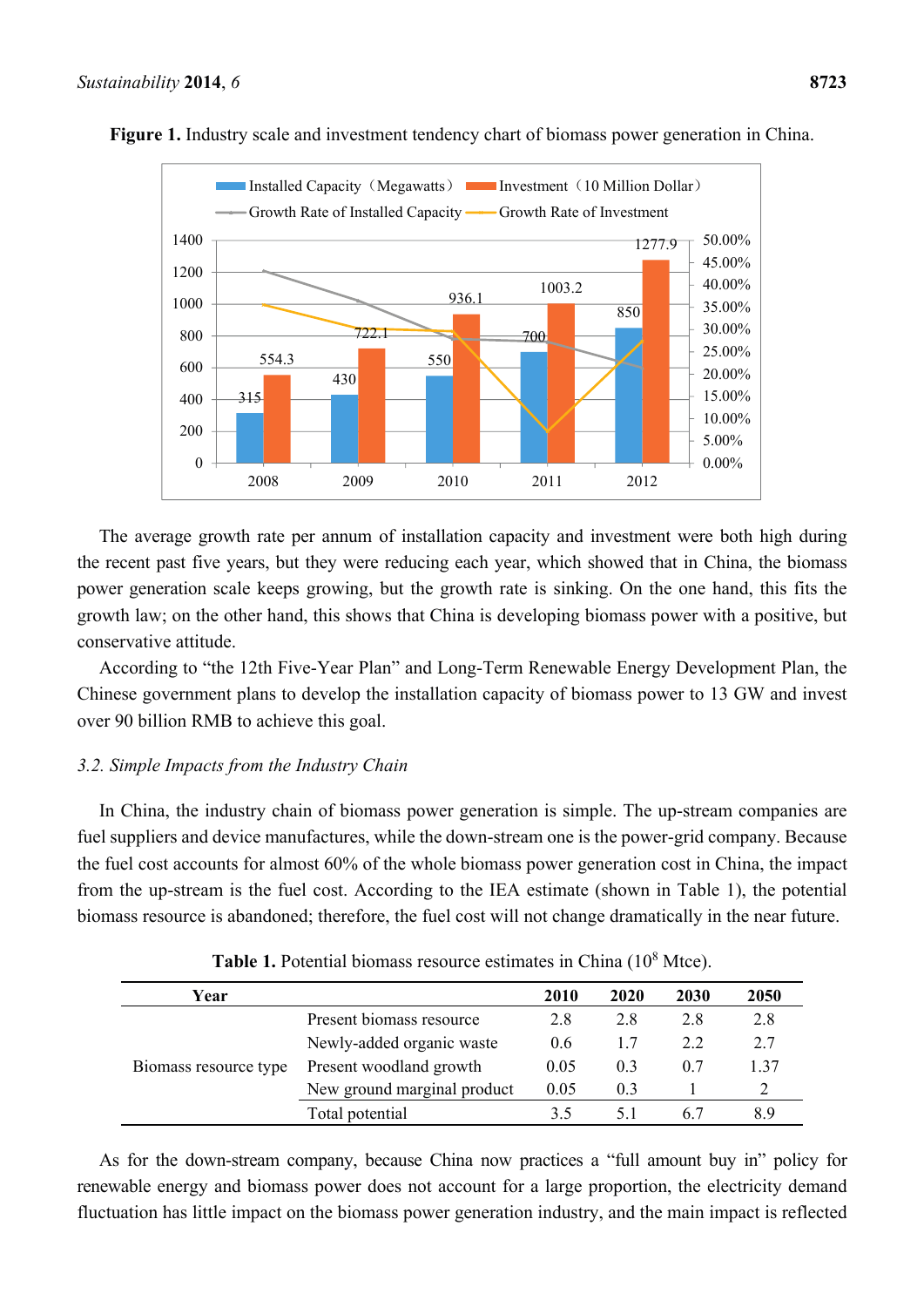by the feed-in price. According to the regulation "Agriculture and Forestry Biomass Price Policy" from the National Development and Reform Commission of China (NDRC), the feed-in price is set to 0.75 RMB per KWh (including the tax) for the new biomass project, which has not obtained its investor through biding.

# *3.3. Distinct Regional Difference*

It is distinctive that the biomass power generation industry in China has a regional feature. This is partly because different regions have different types of biomass resources, and this is also due to the production characteristic of different biomass resources. For example, straw burning biomass power generation plants have been built in the south of China, because that area is rich in crop resources; while in the east of China, the city area produces lots of municipal waste and so garbage power plants are built.

Now, China's biomass power capacity is mainly located in eastern China and then ranks from mid-south, northeast, north, southwest to northwest China. Till the end of 2012, the biomass power installation capacity distributed in the above area is shown in Figure 2. This proportion will not change in the following years and so neither does the investment distribution.



# **Figure 2.** Biomass power distribution in China till 2012.

#### **4. Methodology**

Suppose there are *n* units being evaluated (in short, DMUs); each DMU has *m* inputs and s outputs. X denotes the  $m \times n$  input indicator matrix, while Y denotes the  $s \times n$  output indicator matrix. That is to say, *xij* denotes the *i*-th input indicator of the *j*-th DMU, while *yrj* denotes the *r*-th output indicator of the *j*-th DMU. Finally, *Xj* denotes the input vector of the *j*-th DMU, while *Yj* denotes the output vector of the *j*-th DMU.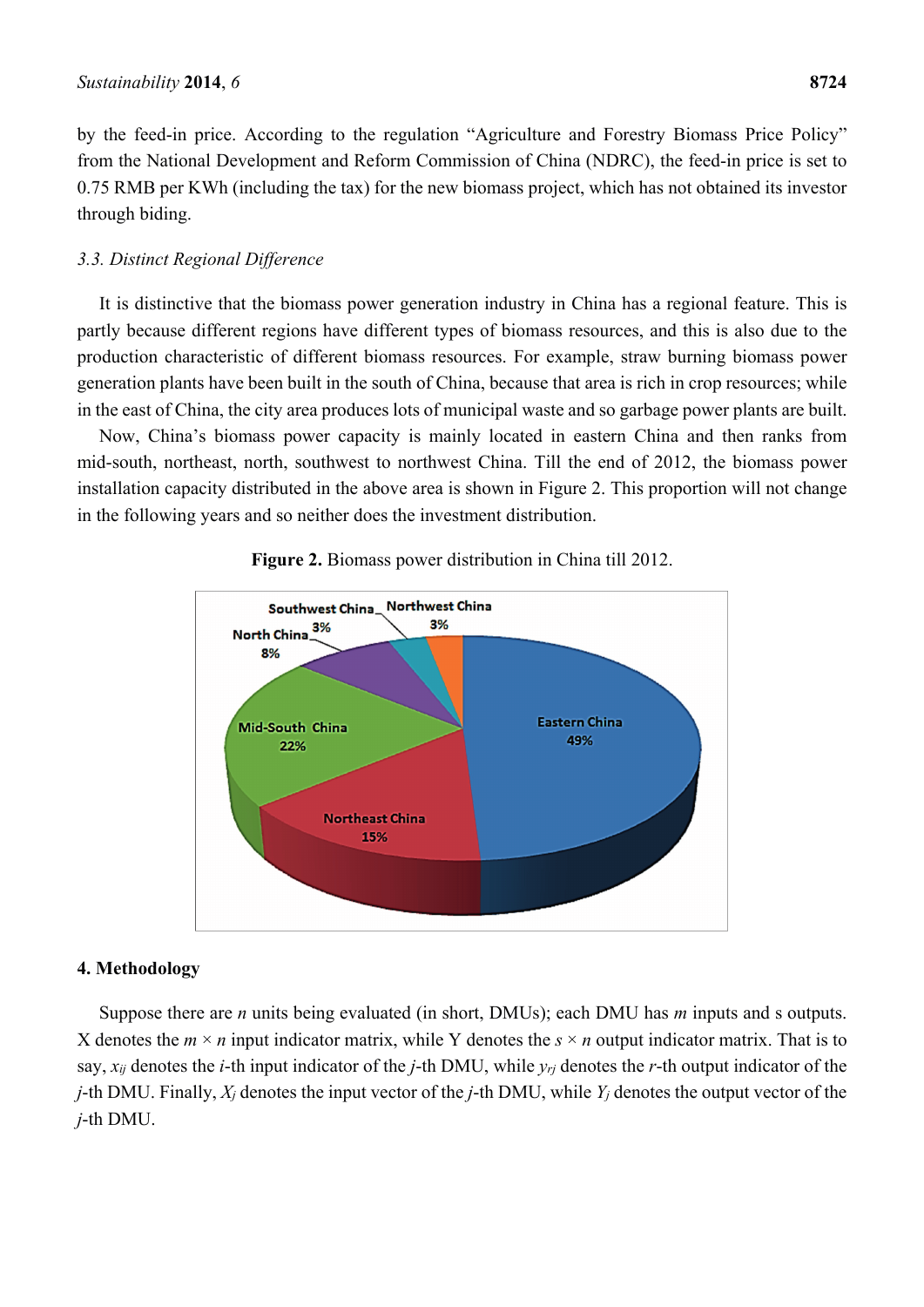#### *4.1. Drawbacks of Traditional DEA Models*

The CCR model [10] and BCC model [18] are the two main traditional DEA models. Compared to the CCR model, the BCC model takes into account the factors of returns to scale; thus, here, the BCC model is selected to show the drawbacks of classical DEA models when facing negative and nil data.

The BCC linear program (LP) model and its dual model can be illustrated as follows:

$$
\max \mu^T Y_o + \mu_0
$$
  

$$
st. \begin{cases} \omega^T X_o = 1, \\ \mu^T Y_j - \omega^T X_j + \mu_0 \le 0, j = 1, ..., n, \\ \mu \ge 0, \omega \ge 0. \end{cases}
$$
 (1)

 $min \theta$ 

$$
st.\begin{cases}\n\sum_{j=1}^{n} \lambda_{j} y_{rj} - s_{r}^{+} = \theta y_{r0}, r = 1, ..., s, \\
-\sum_{j=1}^{n} \lambda_{j} x_{ij} - s_{i}^{-} = -x_{io}, i = 1, ..., m, \\
\sum_{j=1}^{n} \lambda_{j} = 1, \\
\lambda_{j} \ge 0, s_{i}^{-} \ge 0, s_{r}^{+} \ge 0, j = 1, ..., n.\n\end{cases}
$$
\n(2)

here, ω and μ denote the weight vectors of the inputs and outputs, respectively, and "*st*." denotes "subject to". Traditional DEA models supposed that each DMU's value is positive, which demonstrating that they are powerless when facing negative and nil data.

Lins *et al.* pointed out that, "In order to use the above amounts in the DEA it was necessary to alter the variables so as to avoid negative or nil values. To do so, all the cells in each column with negative or nil values were added to the lowest value in this column, with the addition of one unit" [19]. It is noted that, since the traditional DEA model does not have the translation invariance property, the method used by Lins *et al.* is not correct when facing negative and nil data.

#### *4.2. Additive-Based DEA Models*

In order to solve the negative data problem, many new DEA models were proposed, most of which were characterized as additive-based models, because of the translation invariance property of the additive model. The translation invariance, as is pointed out by Lovell and Pastor, is critical when the data contain zero or negative values and must be translated prior to analysis with available software packages [20]. The first additive-based DEA model, named the constant weighted additive model (CWA-DEA), was proposed by Pastor in 1994. It shared the translation invariance property with the original additive model, while neither of them was unit invariant [20]. In order to obtain a model that shared both the translation invariance and unit invariance properties, Lovell and Pastor in 1995 proposed the normalized weighted additive model (NWA-DEA), which was a great step forward in the history of additive-based DEA models [20]. They used the sample standard deviations of the output variables and the input variables, respectively, to replace the constant weight in the CWA-DEA model, and they pointed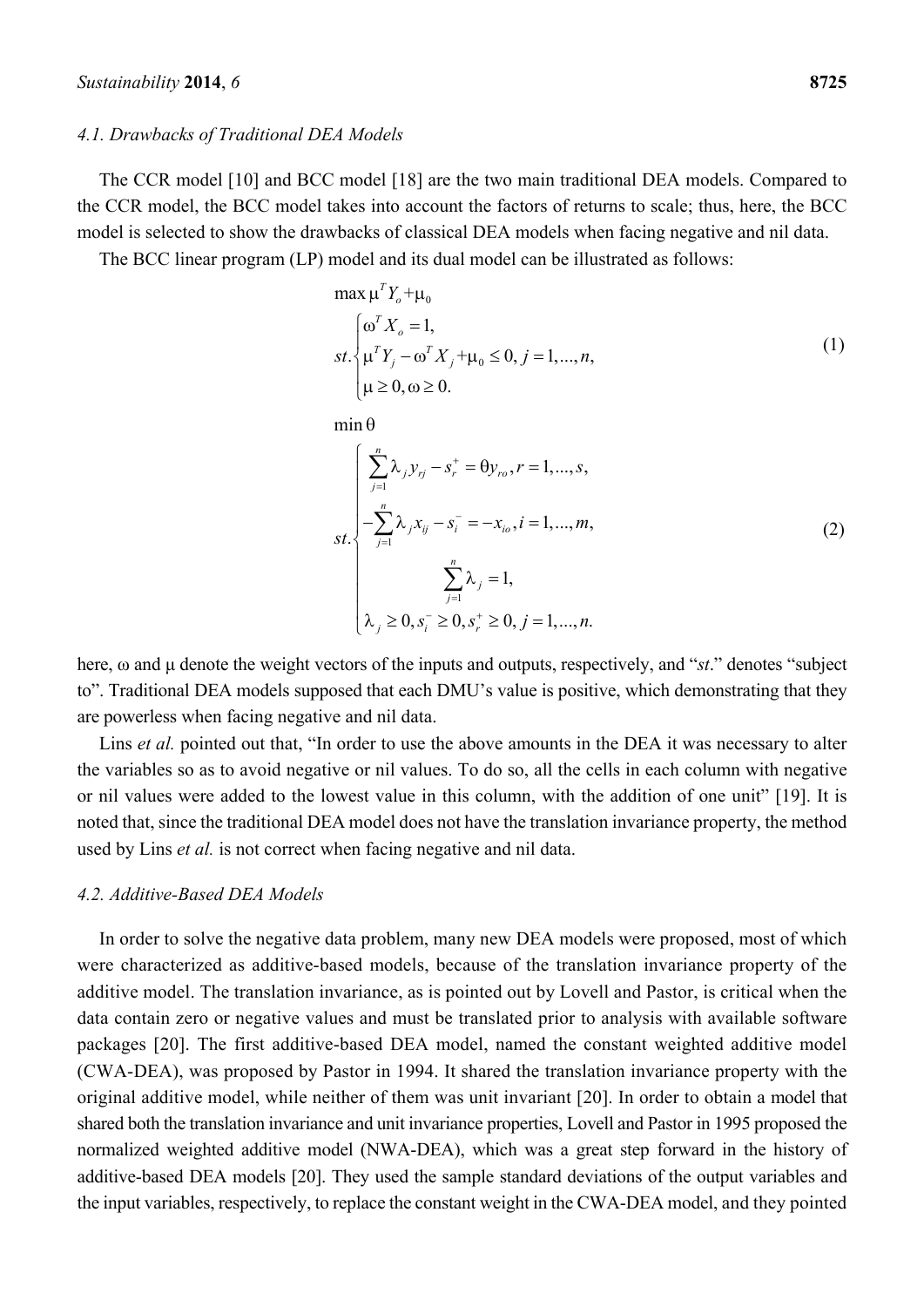out that any first order dispersion measures can also be used to normalize the input excess and output slack variables. Apart from the translation invariance and unit invariance properties, three other important properties were proposed by Cooper *et al*. to testify to the quality of the additive-based DEA models [21]. Furthermore, based on the five properties, Cooper *et al*., 1999, and Cooper *et al*., 2011, extended the NWA-DEA model and proposed the famous RAM and BAM models [21,22]. The five properties were:

- (P1) The optima is between 0 and 1;
- $(P2)$  The optima is 0 when DMU<sub>0</sub> is fully inefficient, while the optima is 1 when DMU<sub>0</sub> is fully efficient;
- (P3) The optima is well defined and unit invariant;
- (P4) The optima is strongly monotonic;
- (P5) The optima is translation invariant.

According to Cooper *et al.*, 1999, the "strong monotonicity" property is described as follows: holding all other inputs and outputs constant, an increase in any of its inputs will increase the inefficiency score for an inefficient DMUo. The same is true for a decrease in any of its outputs [21].

Table 2 describes whether current DEA models satisfy these five properties. According to Lovell and Pastor, 1994, the CCR model and the normalized weighted CCR model were not translation invariant, while the BCC model and the normalized BCC model are translation invariant in a limited sense, being invariant with respect to the translation of inputs or outputs, but not both. The radial component of the efficiency measure obtained from the BCC model and the CCR model is unit invariant, but the slack component is not [20]. The additive model can only measure the inefficiencies of the DMUs, and the optima are not between 0 and 1. With respect to P4, it is obvious that only the RAM model satisfied the strongly monotonic property, while the others are all monotonic.

| Model                                        | <b>P1</b>      | <b>P2</b>      | P <sub>3</sub>             | <b>P4</b>                 | <b>P5</b>                                  |
|----------------------------------------------|----------------|----------------|----------------------------|---------------------------|--------------------------------------------|
| <b>CCR</b>                                   | Yes            | Yes            | Partially Units Invariance | Monotonic                 | NO.                                        |
| Normalized weighted CCR                      | Yes            | Yes            | Units Invariance           | Monotonic                 | NO.                                        |
| <b>BCC</b>                                   | <b>Yes</b>     | <b>Yes</b>     | Partially Units Invariance | Monotonic                 | <b>Partially Translation</b><br>Invariance |
| Normalized weighted BCC                      | Yes.           | <b>Yes</b>     | Units Invariance           | Monotonic                 | <b>Partially Translation</b><br>Invariance |
| Additive model                               | N <sub>0</sub> | No             | No.                        | Monotonic                 | Yes                                        |
| Normalized weighted<br><b>Additive Model</b> | No             | N <sub>0</sub> | Units Invariance           | Monotonic                 | Yes                                        |
| <b>SBM</b>                                   | Yes            | Yes            | Yes                        | Monotonic                 | Yes                                        |
| <b>RAM</b>                                   | Yes            | Yes            | Yes                        | <b>Strongly Monotonic</b> | Yes                                        |
| BAM                                          | Yes            | Yes            | Yes                        | Monotonic                 | Yes                                        |

**Table 2.** Comparisons of traditional DEA models on the five properties.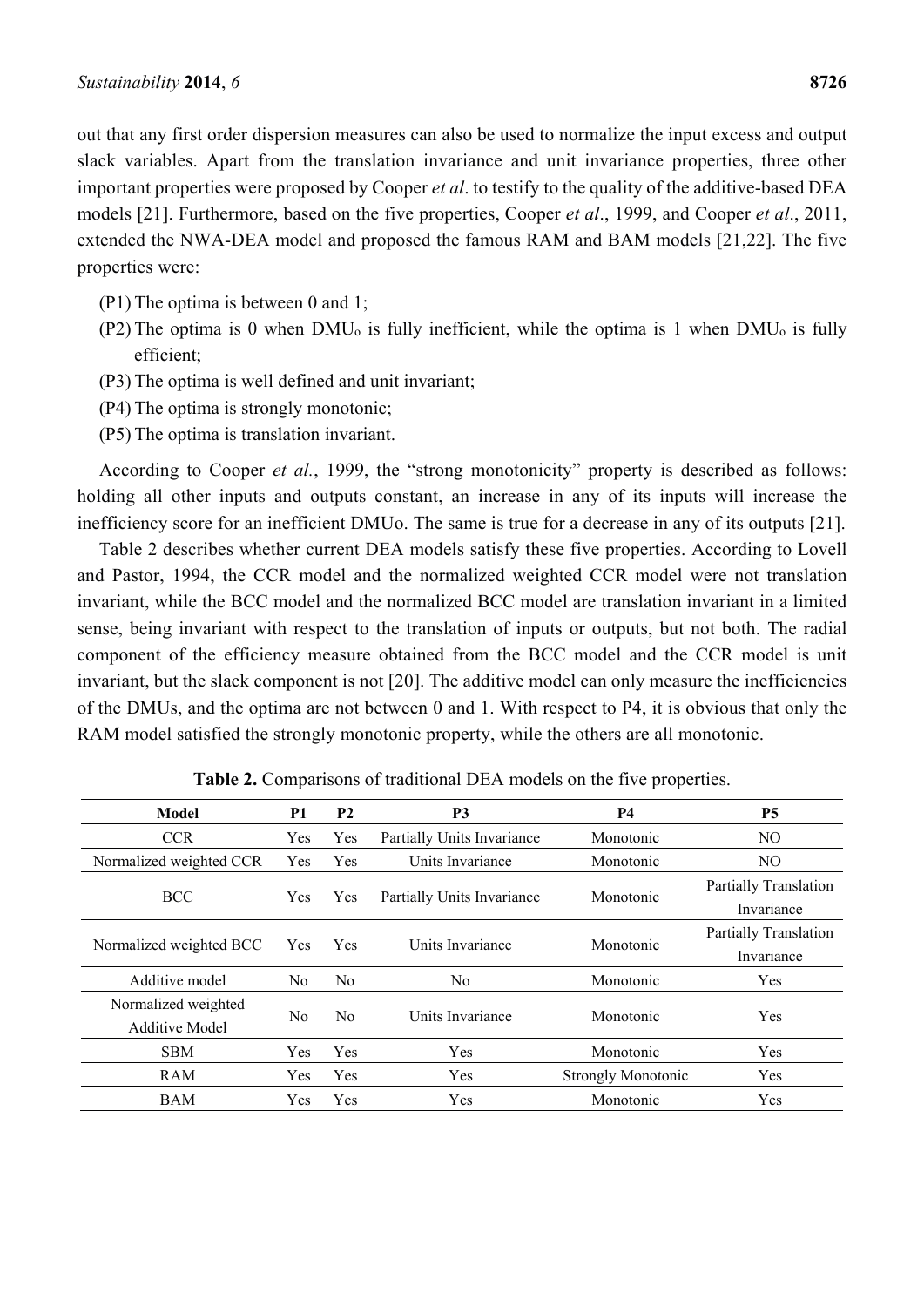#### *4.3. Generalized Additive-Based DEA Model-BMA Model*

Based on the previous research, we proposed a generalized additive-based DEA model, which was called the big M additive-based DEA model. We here not only show that the previous additive-based DEA models were the particular form of the big M additive-based DEA model, but also show that other different forms of additive-based models can be derived from the big M additive-based DEA model.

Consider the following model:

$$
\theta = \min \left[ 1 - \frac{\sum_{r=1}^{s} \frac{s_r^+}{\Psi(\Omega)} + \sum_{i=1}^{m} \frac{s_i^-}{\Phi(\Omega)}}{M} \right]
$$
\n
$$
st. \left\{ \sum_{j=1}^{n} \lambda_j y_{rj} - s_r^+ = y_{ro}, r = 1, ..., s,
$$
\n
$$
st. \left\{ -\sum_{j=1}^{n} \lambda_j x_{rj} - s_i^- = -x_{io}, i = 1, ..., m, \sum_{j=1}^{n} \lambda_j = 1, \sum_{j=1}^{n} \lambda_j = 1, \sum_{j=1}^{n} \lambda_j = 1, ..., n. \right\}
$$
\n
$$
(3)
$$

here,  $\Omega$  denotes the sample space,  $\Psi(\Omega)$  and  $\Phi(\Omega)$  are non-zero mappings from the sample space to  $\mathbb R$ with homogeneous properties, *i.e.*,  $\theta \Phi(\Omega) = \Phi(\theta \Omega)$ ,  $\theta \Psi(\Omega) = \Psi(\theta \Omega)$ ,  $\theta \in \mathbb{R}$ , and big M is a large real number. The following theorem motivates the proposition of the homogeneity property of the mappings Ψ(Ω) and Φ(Ω).

Theorem 1: (Lovell and Pastor [20]) In an additive DEA model, scaling an input (output) by multiplying it by a constant  $\alpha > 0$  is equivalent to leaving the input (output) unscaled and multiplying the corresponding input excess (output slack) variable in the objective function by the same constant.

Therefore, Model (3) is unit invariant if and only if  $\Psi(\Omega)$  and  $\Phi(\Omega)$  satisfy the homogeneity property. In this sense, the additive-based DEA models mentioned above are only the particular form of the big M additive-based DEA model. Obviously, Model (3) can be transformed into the additive model, if we set  $Ψ(Ω) = 1$ ,  $Φ(Ω) = 1$  and M = 1. It can be transformed into the normalized weighted additive model when we set Ψ(Ω)*r* = σ*r*, Φ(Ω)*i* = σ*i* and M = 1. Here, σ*r*, σ*i* denote the sample standard deviation of the *r*-th output variable and the *i*-th input variable. It can be transformed into the SBM model when we set Ψ(Ω)*<sup>r</sup>*  $=$  s·y<sub>ro</sub>,  $\Phi(\Omega)$ <sub>*i*</sub> = m·x<sub>*io*</sub> and M = 1. It can be transformed into the RAM model when we set  $\Psi(\Omega)$ <sub>*r*</sub> = R<sup>+</sup><sub>*r*</sub></sub>,  $\Phi(\Omega)_{i} = R_{i}^{-}$  and  $M = (m + s)$ , where  $R_{i}^{-} = \overline{x}_{i} - \underline{x}_{i}$  with  $\overline{x}_{i} = \max\{x_{ij}, j = 1, ..., n\}$ ,  $\underline{x}_{i} = \min\{x_{ij}, j = 1, ..., n\}$ and  $R_r^+ = \overline{y}_r - y_r$  with  $\overline{y}_r = \max\{y_{rj}, j = 1,...,n\}$ ,  $y_r = \min\{y_{rj}, j = 1,...,n\}$ . It can be transformed into the BAM model when we set  $\Psi(\Omega)_r = U_{r_0}^*$ ,  $\Phi(\Omega) = L_{i_0}^-$  and  $M = (m + s)$ , where  $L_{i_0}^- = x_{i_0} - \underline{x}_i$  and  $U_{r_0}^+ = \overline{y}_r - y_{r_0}$ . Moreover, it is obvious that the mappings  $\Psi(\Omega)$  and  $\Phi(\Omega)$  control the unit invariance property, *i.e.*, property (P2) and M control the properties of (P1), (P2) and (P4).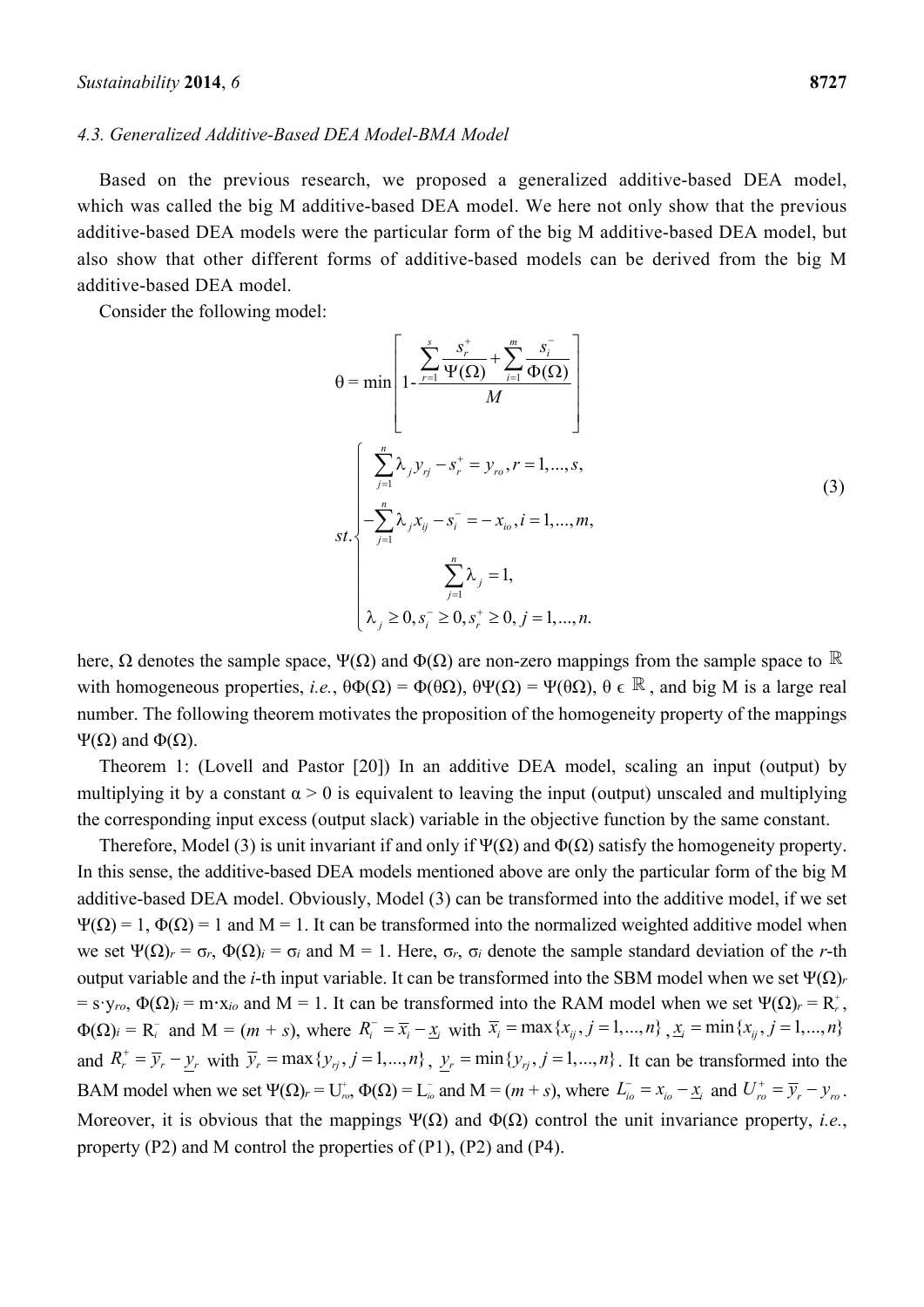Furthermore, we can get various additive-based DEA models when we set different types of  $\Psi(\Omega)$ , Φ(Ω) and M. We listed several types of Ψ(Ω), Φ(Ω) and M as follows:

Case 1: p, q order geometric moment.  $\Psi(\Omega) = (\sum_{n=1}^{n} v^n)^{\frac{1}{n}}$ 1  $(Q) = (\sum_{j=1}^{n} y_{rj}^{p})^{\frac{1}{p}}, p = 1, \ldots,$  $(y_{ri}^p)^p$ , p  $\Psi(\Omega) = (\sum_{j=1}^{n} y_{rj}^p)^{\frac{1}{p}}, p = 1, ..., \infty$ , and  $\Phi(\Omega) = (\sum_{j=1}^{n} x_{ij}^q)^{\frac{1}{q}}$ 1  $(Q) = (\sum_{j=1}^{n} x_{ij}^{q})^{\frac{1}{q}}, q = 1, \dots,$  $(x_{ii}^q)^q, q$  $\Phi(\Omega) = (\sum_{j=1} x_{ij}^q)^q, q = 1, ..., \infty$ .

It is noted that  $\Psi(\Omega) = \max\{y_{rj}, j = 1, ..., n\}$  and  $\Phi(\Omega) = \max\{x_{ij}, j = 1, ..., n\}$  when  $p,q = \infty$ .

Case 2: p, q order central moment. 
$$
\Psi(\Omega) = \left(\sum_{j=1}^{n} (y_{ij} - \overline{y}_{i.})^p\right)^{\frac{1}{p}}, p = 1, \ldots, \infty,
$$
 and  $\Phi(\Omega) = \left(\sum_{j=1}^{n} (x_{ij} - \overline{x}_{i.})^q\right)^{\frac{1}{q}}, q = 1, \ldots, \infty,$ 

where  $\bar{x}_i$ ,  $\bar{y}_r$  denote the mean value of the *i*-th input and the *r*-th output, respectively.

Then, we researched whether the generalized additive-based DEA model satisfies the five properties mentioned above.

Theorem 2: (P1) The optimum of Model (3) is between 0 and 1 only when M is big enough.

Proof: Since whatever  $\Psi(\Omega)$  and  $\Phi(\Omega)$  are, we could always find an M big enough, such that

$$
\sum_{r=1}^{s} \frac{s_r^+}{\Psi(\Omega)} + \sum_{i=1}^{m} \frac{s_i^-}{\Phi(\Omega)} = \sum_{r=1}^{s} \frac{\sum_{j=1}^{n} \lambda_j y_{rj} - y_{ro}}{\Psi(\Omega)} + \sum_{i=1}^{m} \frac{x_{io} - \sum_{j=1}^{n} \lambda_j x_{ij}}{\Phi(\Omega)} \le M \text{ ; thus } 1 - \frac{\sum_{r=1}^{s} \frac{s_r^+}{\Psi(\Omega)} + \sum_{i=1}^{m} \frac{s_i^-}{\Phi(\Omega)}}{M} \ge 0.
$$
\n\nFurthermore, since 
$$
\sum_{r=1}^{s} \frac{s_r^+}{\Psi(\Omega)} + \sum_{i=1}^{m} \frac{s_i^-}{\Phi(\Omega)} \ge 0, 1 - \frac{\sum_{r=1}^{s} \frac{s_r^+}{\Psi(\Omega)} + \sum_{i=1}^{m} \frac{s_i^-}{\Phi(\Omega)}}{M} \le 1.
$$

Theorem 3: (P2) The optimum of Model (3) is 1 when  $DMU<sub>o</sub>$  is fully efficient, while the optimum of Model  $(3)$  is not 0 when DMU<sub>o</sub> is fully inefficient.

Proof: It is obvious that  $s_i$ ,  $s_r$  are all equal to zero when DMU<sub>o</sub> is fully efficient; thus, the optimum is one. However, when DMU<sub>0</sub> is fully inefficient, the optimum varies when different M are chosen.

Theorem 4: (P3) The optimum of Model (3) is well defined and unit invariant.

Proof: Based on Theorem 1, it is obvious that Model (3) is unit invariant if and only if  $\Psi(\Omega)$  and  $\Phi(\Omega)$ satisfy the homogeneity property. Moreover, since  $\Psi(\Omega)$  and  $\Phi(\Omega)$  are non-zero mappings, Model (3) is well defined.

With respect to (P4) and (P5), it is obvious that the optima of Model (3) is not necessarily monotonic (the proof is similar to that of (P4') in Cooper *et al.*, 2011, and the optimum is not monotonic when we simply choose  $\Psi(\Omega) = x_i$ .), and it satisfies the translation invariance property.

#### *4.4. BMAS Model*

Since classical DEA models can only recognize the efficiency of each unit, when there are many efficient DMUs, they cannot be ranked. Classic super-efficiency DEA models can effectively solve the problem of ranking effective decision making units, but they cannot deal with the negative and nil data problem. Based on this, this paper presents the BMAS model to solve these problems.

Consider the model below: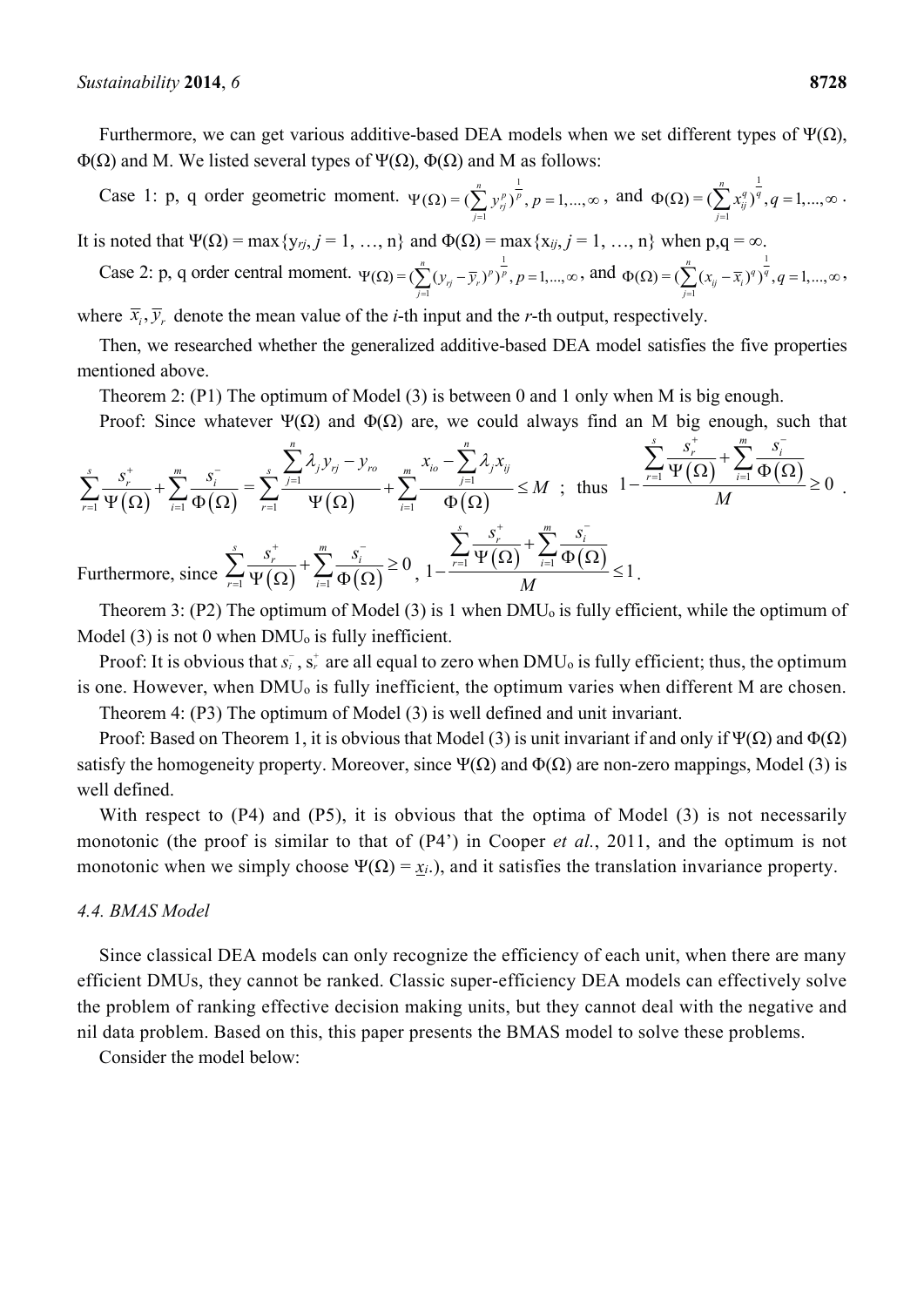$$
\theta = \min \left[ 1 - \frac{\sum_{r=1}^{s} \frac{s_r^+}{\Psi(\Omega)} + \sum_{i=1}^{m} \frac{s_i^-}{\Phi(\Omega)}}{M} \right]
$$
\n
$$
\left[ \sum_{j=1 \atop j \neq j_0}^{n} \lambda_j Y_{rj} - s_r^+ = Y_{rj_0}, r = 1, ..., s,
$$
\n*st.*\n
$$
\left\{ \sum_{j=1 \atop j \neq j_0}^{n} \lambda_j X_{ij} - s_i^- = -X_{ij_0}, i = 1, ..., m,
$$
\n*st.*\n
$$
\left\{ \sum_{j=1 \atop j \neq j_0}^{n} \lambda_j = 1, \dots, m, s_j \ge 0, s_i^- \ge 0, j = 1, ..., n.
$$
\n(4)

The difference between the BMA model and BMAS model is only in the construction of the production possibility set. The BMAS model excludes the DMU evaluated from the production possibility set and only considers the new production possibility set constructed by the remaining DMUs. Then, we could evaluate this DMU based on the new production possibility set.

Thus, when the DMU being evaluated is efficient in the original DEA model, it would be outside of the new production possibility set which is constructed by the remaining DMUs. As a result,  $s_i^{\dagger}$ ,  $s_r^{\dagger}$  would be less than zero, so that the value of the objective function would be greater than one. In addition, since the distance between DMUs and the frontier varies from different DMUs, the efficiency would be measured by these distances. If the distance is short, the efficiency is relatively low, while if the distance is long, the efficiency is relatively high. Figure 1 shows that the production possibility set of the original DEA models (BCC) is the district constructed by EBACF, while the new production possibility set of the super-efficiency DEA models is the district constructed by EBCF. With respect to A, Figure 3 shows that  $s_i$ ,  $s_i$ <sup>+</sup> are less than zero.

#### **Figure 3.** The improvement of inefficient DMU on the production possibility set.

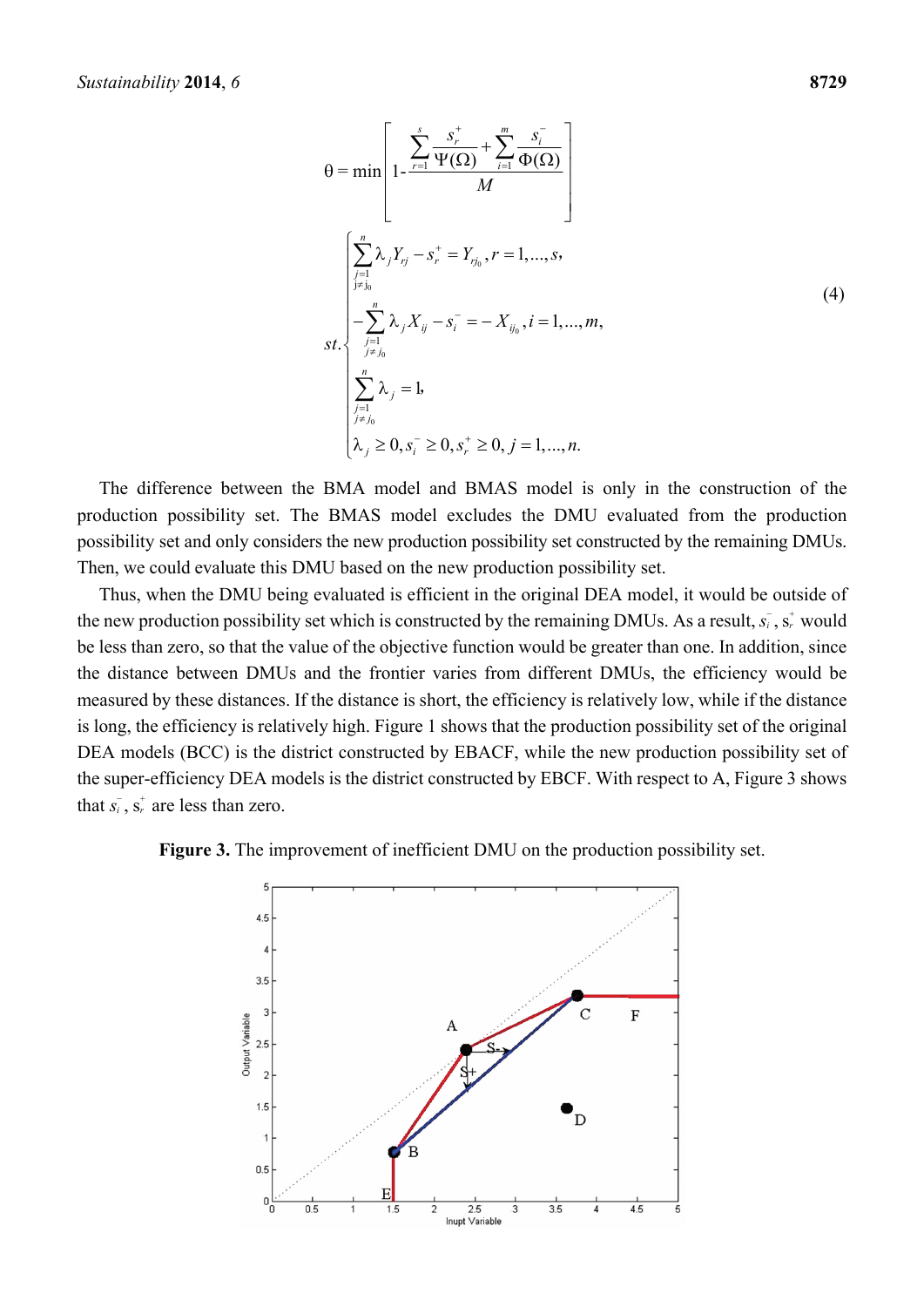# **5. Empirical Analysis**

#### *5.1. Efficiency Analysis*

In China, the efficiency of biomass power plants can be seen as the efficiency of the entire biomass generation industry. We employ the methodology in Section 4 to evaluate the efficiency of biomass power plants in China. The data consist of 11 biomass power plants in 2012 (it is noted that in China, most biomass power plants' data are classified information and are unavailable to the public; therefore, we here only obtained the data of 11 biomass power plants by making surveys). The input variables selected are: greenhouse gases emission, investment costs, operation and maintenance costs. The output variables selected are: potential job creation and potential distributed power generation. Here, greenhouse gas emissions were calculated based on the documents of the Methods and Guidelines of Calculating the Greenhouse Gases Emissions of Chinese Power Plants. Data of investment costs, operation and maintenance costs were obtained from the financial statements of each biomass power plant. Potential job creation means the maximum amount of people who are willing to work at this biomass power plant, and these data were obtained by surveys to the 11 biomass power plants. Potential distributed power generation means the maximum power generated by this biomass power plant per year (or, in other words, power generation capacity (it is noted that the power generation capacity is not equal to the electric power production, and it is better to use the power generation capacity to evaluate the biomass power plants). Table 3 provides the description statistics of these 11 biomass power plants. We can see that the minimum value of operation and maintenance costs and the mean value of green gases emission are negative.

| <b>Inputs/Outputs</b>                      | Unit                  | Average    | <b>Std</b> | <b>Max</b> | Min      |
|--------------------------------------------|-----------------------|------------|------------|------------|----------|
| Greenhouse Gas Emissions (I)               | tCO <sub>2</sub> /GWh | $-203.961$ | 542.0662   | 600        | $-1223$  |
| $O\&M + CC$ Costs (I)                      | RMB/MWh               | 14.69      | 25 49 17   | 62.53      | $-26.52$ |
| Investment Costs (I)                       | RMB/MWh               | 38.15727   | 18 70269   | 76         | 14.96    |
| Potential Job Creation (O)                 | Job/TWh               | 7811.348   | 11,466.02  | 35,347.69  | 1.88     |
| Potential Distributed Power Generation (O) | GWH/year              | 54,870.36  | 35,121.65  | 133,296    | 6833     |

**Table 3.** Description statistics of the inputs and outputs of 11 biomass power plants in China.

Here, we set  $\Psi(\Omega)_r = \sigma_r$ ,  $\Phi(\Omega)_i = \sigma_i$  and M equal to 1, and the BMA model was transformed as the normalized weighted additive-based model, which is proposed by Lovell and Pastor [20]. In order to compare the results of the BMA model with those of the traditional DEA models, we use the BCC model, the BMA model and the BMAS model to evaluate the performance of the biomass power plants in China.

Table 4 shows the result of the efficiencies obtained by the BCC model, the BMA model (normalized weighted additive-based model) and the BMAS model. The second column of Table 4 gives the efficiency of each biomass power plant, which is obtained from the BCC model, while the third column of Table 4 gives the efficiency of each biomass power plant, which is obtained by the BMA model. In comparison, the efficient biomass power plants whose efficiencies are equal to one are altered when using the BMA model. In specific, there are 10 efficient biomass power plants when using the BCC model to evaluate the performance of the 11 biomass power plants, and there are only three efficient power plants when using the BMA model, *i.e.*, Jilin Changling, Neimeng Zhaoxin and Jinlin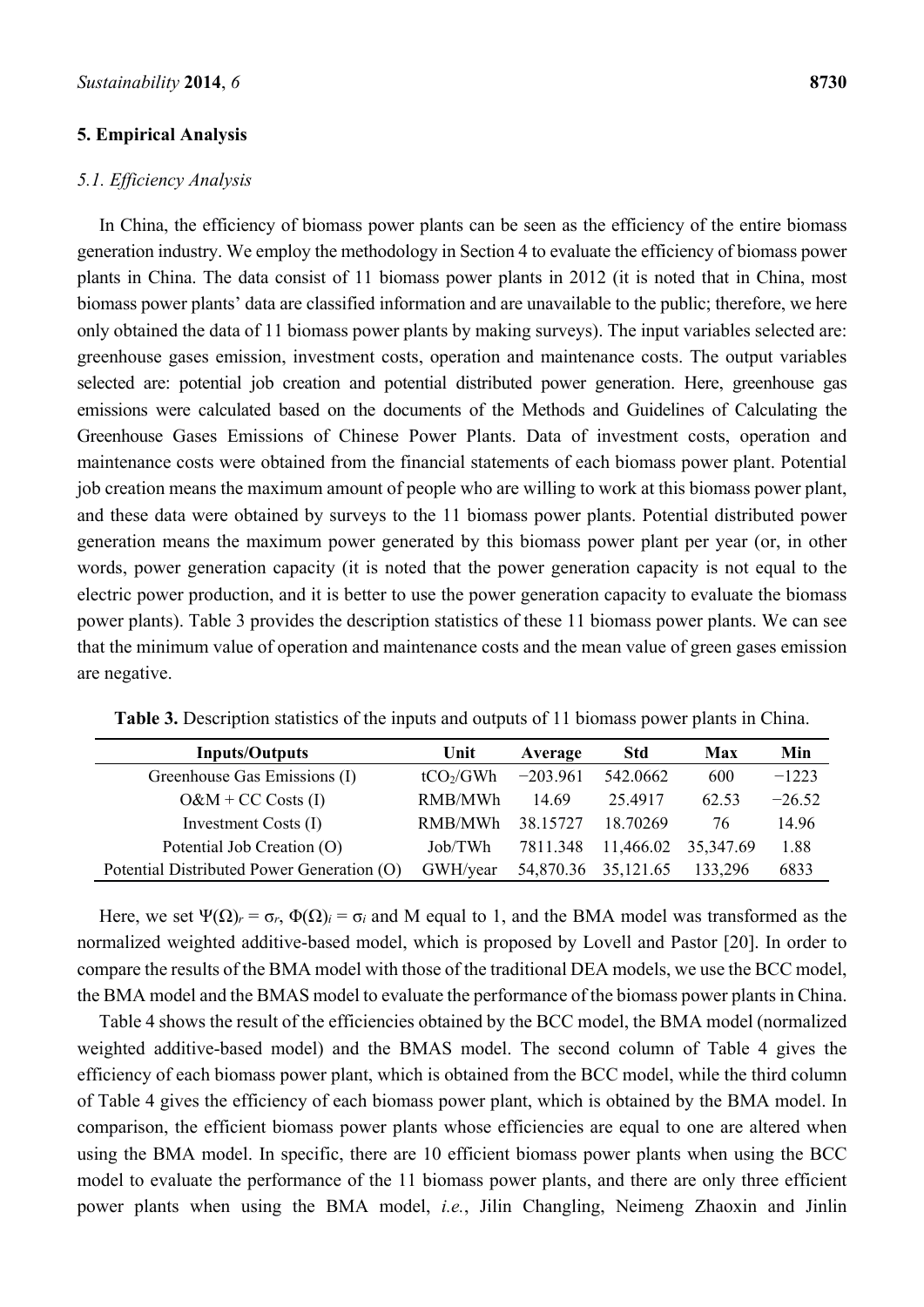Gongzhuling. The main reason here is that the traditional DEA model does not have the translation invariance property; consequently, it will draw the wrong conclusion if all of the same indicators of the decision-making units increase a constant at the same time. It is noted that the function of the BMA model is to find out the efficient DMUs when facing the negative and nil data problem. However, the efficiency value of each DMU does not make any sense; it is altered when the value of the constant M alters. Meanwhile, since three DMUs' efficiency reaches one, it is necessary to use the BMAS model to rank these efficient DMUs. The fourth column of Table 4 illustrates the super efficiency of the three efficient DMUs, which are Jilin Changling, Neimeng Zhaoxin and Jinlin Gongzhuling. From the fourth column of Table 4, it could be seen that the super efficiency of Jinlin Gongzhuling is the highest, which is 1.033233, while Neimeng Zhaoxin, with a super efficiency of 1.012733, comes in at second place, and Jilin Changling, with a super efficiency of 1.010540, in third place. Thus, these efficient DMUs, whose efficiencies are equal to one, could be ranked through their super efficiency. The fifth column of Table 4 illustrates the ranking order of each biomass power plant based on the BCC model, while the sixth column of Table 4 illustrates the ranking order of each biomass power plant given by the BMA model and the BMAS DEA model. In comparison, it could be found that the ranking order of most biomass power plants changes.

| <b>Biomass Power</b> | <b>BCC</b>        | BMA               | <b>BMAS</b>       | <b>BCC</b> | <b>BMA</b>   |          |
|----------------------|-------------------|-------------------|-------------------|------------|--------------|----------|
| <b>Plants</b>        | <b>Efficiency</b> | <b>Efficiency</b> | <b>Efficiency</b> | Rank       | Rank         | Location |
| Shangdong Pingyuan   | 1.00              | 0.882389          |                   | 7          | 9            | South    |
| Hebei Wuqiao         | 1.00              | 0.984928          |                   | 9          | 8            | North    |
| Hebei Yuanshi        | 1.00              | 0.981673          |                   | 10         | 10           | North    |
| Anhui Shouxian       | 1.00              | 0.859524          |                   | 11         | 11           | South    |
| Jilin Changling      | 1.00              | 1.000000          | 1.010540          | 6          | 3            | North    |
| Neimeng Zhaoxin      | 1.00              | 1.000000          | 1.012733          | 3          | 2            | North    |
| Hengshui Taida       | 1.00              | 0.988927          |                   | 2          | 5            | North    |
| Jilin Gongzhuling    | 1.00              | 1.000000          | 1.033233          |            | $\mathbf{1}$ | North    |
| Dongping Guangyuan   | 1.00              | 0.887661          |                   | 5          | 6            | South    |
| Shandong Pingquan    | 1.00              | 0.886453          |                   | 8          | 7            | South    |
| Jiangxi Ganxian      | 0.331             | 0.888768          |                   | 4          | 4            | South    |

**Table 4.** Efficiency and ranking of each biomass power plant.

#### *5.2. Group Analysis*

Based on the distinct regional difference in Section 3.3, we found that the biomass power generation industry in China has a regional distribution feature, *i.e.*, China's biomass power capacity is mainly distributed in eastern China and then ranks from mid-south, northeast, north, southwest to northwest China. Therefore, it is necessary to analyze the regional differences of efficiency. Generally speaking, the investment in the biomass power generation industry of the southern part of China is much higher than that of the northern part. Therefore, is it true that the efficiencies of the southern part are significantly higher than those of the northern part?

Assumption: The efficiencies of the biomass power plants in the southern part of China are higher than those in the northern part of China.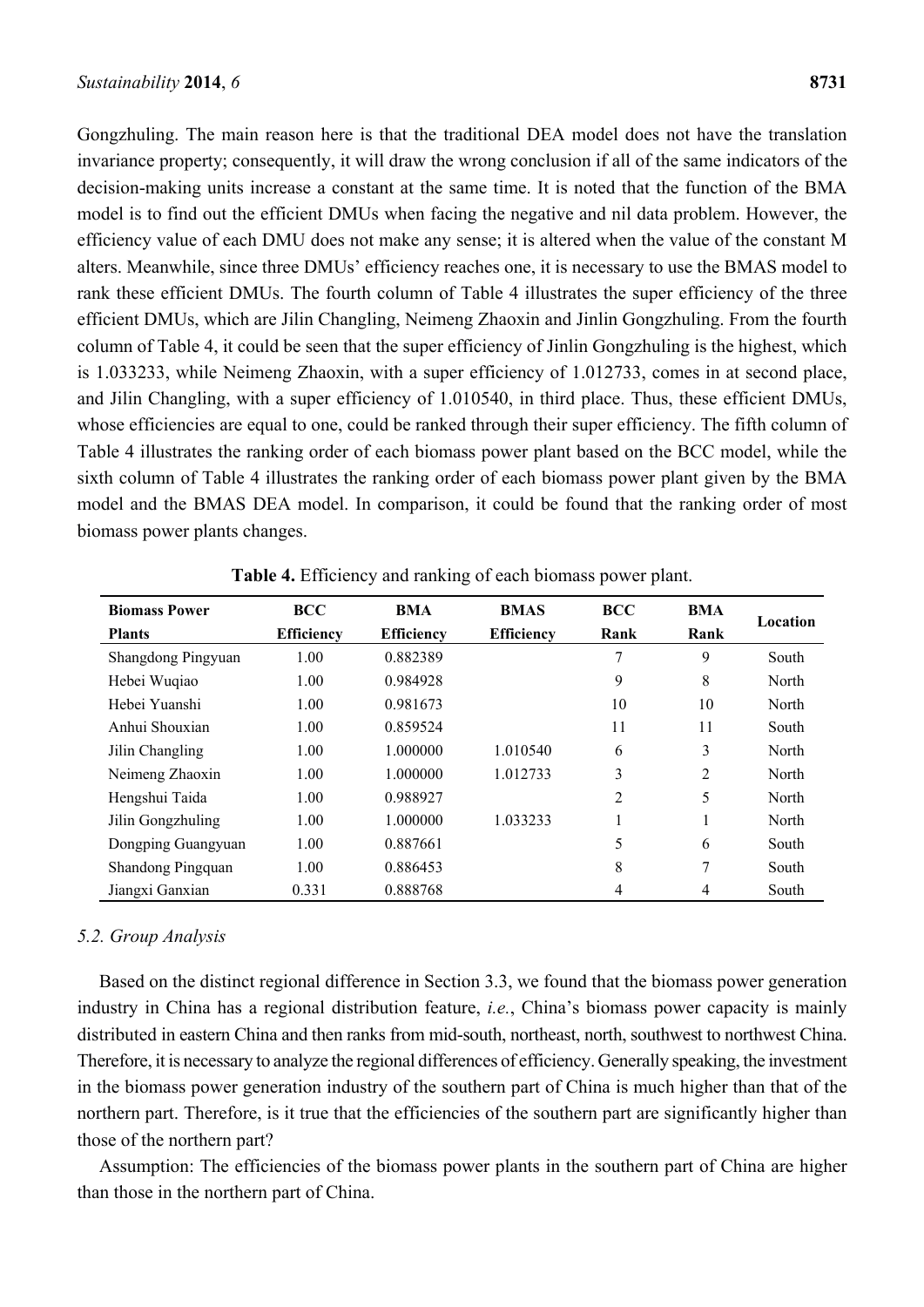In terms of location, from Table 5 we can see that there are five biomass power plants in the south part of China and six biomass power plants in the north part of China. In terms of the mean value, the efficiency of the northern group is 0.9923, a little higher than that of the southern group, indicating that, on average, the performance of the biomass power plants in the northern part of China is better than those in the southern part of China. In terms of the standard deviation, the value of the northern part is lower than that of the southern part, indicating that there is a great efficiency gap among the performance of biomass power plants in the southern part of China. It is noted that the maximum value of the efficiency in the southern part is 0.9888, indicating that the three efficient biomass power plants are all in the northern part of China.

| Group | Mean   | Std    | Max    | Min    |
|-------|--------|--------|--------|--------|
| North | 0.9923 | 0.0079 | 1 0000 | 0.9814 |
| South | 0.8009 | 0.0421 | 0.8888 | 0.7595 |

**Table 5.** Description statistics of the efficiency between the northern group and southern group.

Furthermore, we conduct the Wilcoxon-Mann-Whitney rank-sum test and the Kolmogorov-Smirnov (here after referred to as K-S) test to determine the significant differences in the efficiencies between the north and south group. Figure 4 shows the distribution kernel density of the two groups, and Table 6 shows the results of the test. In terms of the Wilcoxon-Mann-Whitney rank-sum test, all null hypotheses are rejected at the 1% level, indicating that the rank differences in the efficiencies between the two groups are significant and provide support for the technological heterogeneity of the two groups. In terms of the Kolmogorov–Smirnov test, all null hypotheses are rejected at the 1% level, indicating that kernel density distribution differences exist in the efficiencies between the two groups.





**Table 6.** The Mann–Whitney rank-sum test and the Kolmogorov–Smirnov test.

|            | Variable Mann-Whitney U | Prob  | K-S   | Prob  |
|------------|-------------------------|-------|-------|-------|
| efficiency |                         | 0.006 | 1.651 | 0.009 |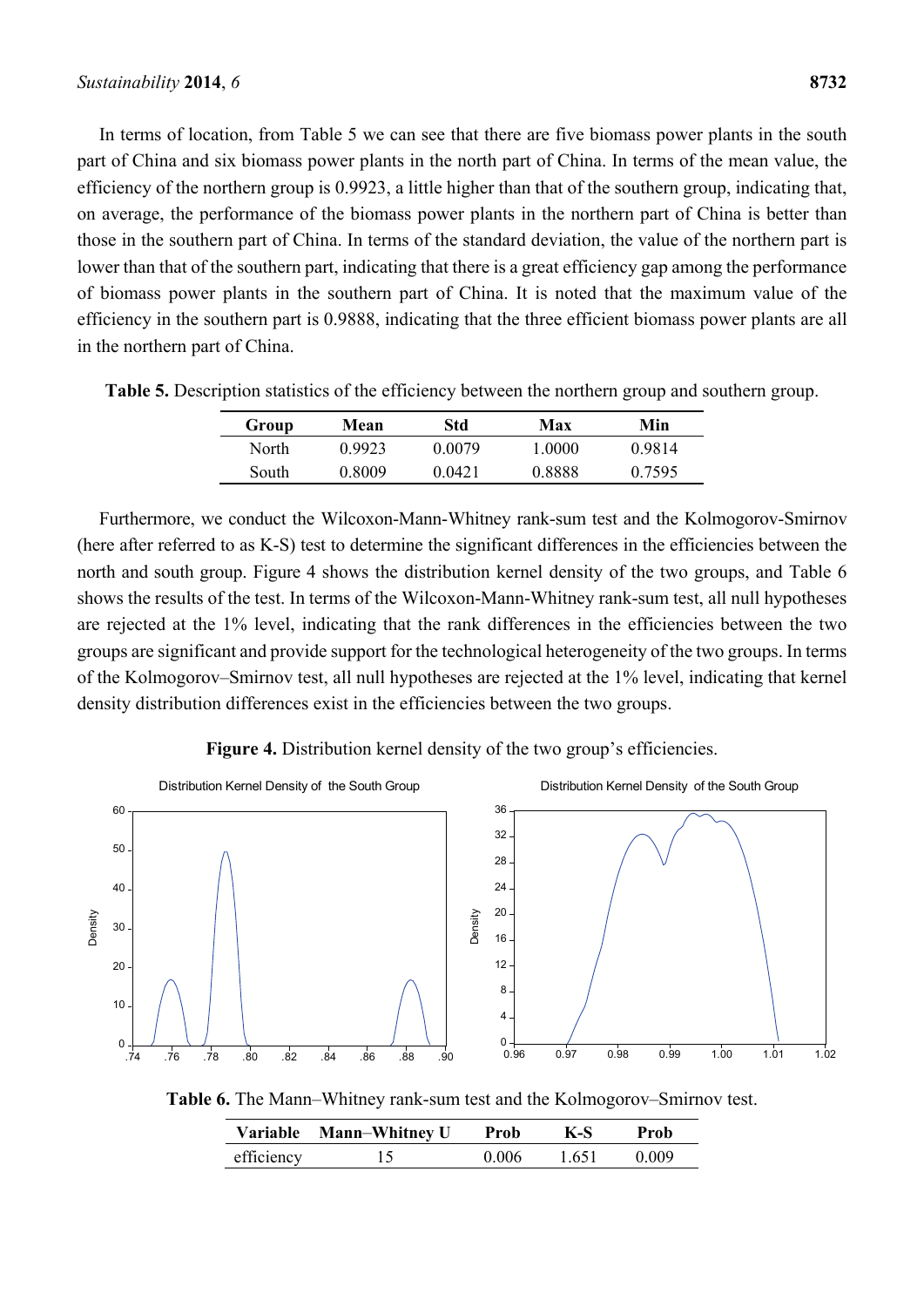From the analysis above, it is obvious that although the biomass power capacity in the southern part of China is much larger than that in the northern part, the efficiency of the northern part is significantly higher than that of the southern part. The main reason is that in the southern part, the government invested more resources (such as capital, manpower, and so on) in order to get more returns. However, the biomass power industry in China is still in the early stage, and the technology and management level are relatively lower than that of the developed countries. Therefore, there exists a large number of redundant capital investments. Therefore, the efficiencies of the southern part of China are relatively lower than those of the northern part of China. As for policy makers, they should be sensitive to the differences between the two regions. Moreover, biomass power plants should pay more attention to improving their technology level and management level when making massive investments. Finally, in order to improve the efficiencies of the southern part of China, policy makers should provide more incentives to the biomass power plants in the southern part of the China, so as to catch up with those in the northern part of China and promote the entire biomass generation industry.

# **6. Conclusions**

In this paper, we have compared the properties of the existing additive-based DEA models and proposed two generalized additive-based models, *i.e.*, the BMA model and the BMAS model, to evaluate the performance of the biomass power plants in China in 2012. Compared to the traditional DEA models, there are two virtues of the new models that we proposed: one is that they inherited the properties of the traditional additive-based DEA models and derived more new additive-based DEA forms; the other is that they can rank the efficient DMUs. Then, we applied the two new DEA models to the evaluation of the biomass power plants in China. The conclusions are three-folds: first, the BMA and the BMAS model have great potential to be applied in sustainable energy project evaluation; second, the efficiency of biomass power plants in the northern part of China is higher than that in the southern part of China (the only three efficient biomass power plants are all in the northern part of China); finally, based on the results of the Wilcoxon–Mann–Whitney rank-sum test and the Kolmogorov–Smirnov test, there is a great technology gap between the biomass power plants in the northern part of China and those in the southern part of China. Based on the results of the model, policy makers should provide more incentives to the biomass power plants in the southern part of the China, so as to catch up with those in the northern part of China and promote the entire biomass generation industry.

#### **Acknowledgments**

This work is financially supported by the Fundamental Research Funds for the Central Universities (13XS26).

#### **Author Contributions**

Jie Tao completed the paper. Qingyou Yan gave much good research advice.

# **Conflicts of Interest**

The authors declare no conflict of interest.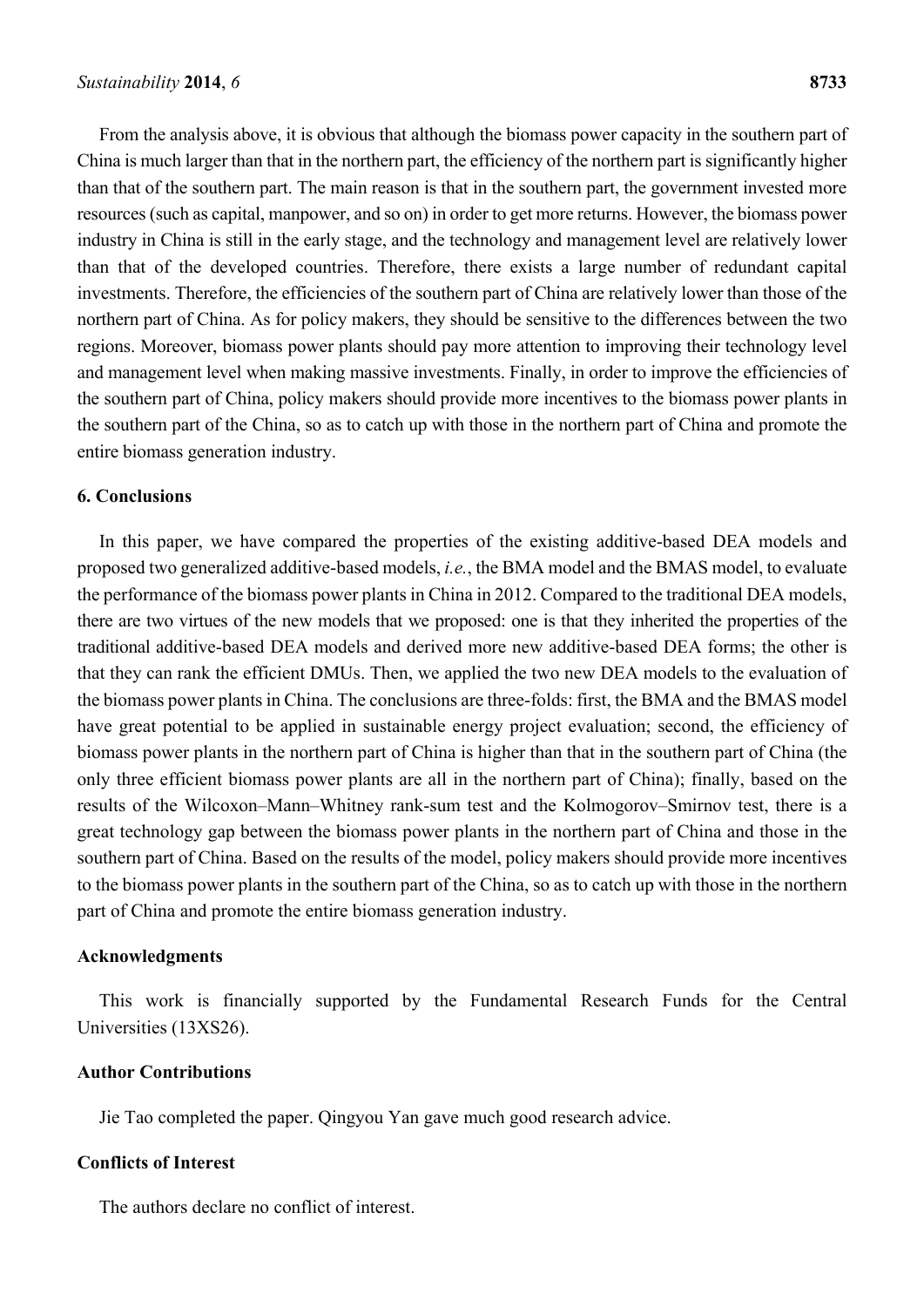# **References**

- 1. Hooper, R.; Li, J. Summary of the factors critical to the commercial application of bioenergy technologies. *Biomass Bioenerg.* **1996**, *11*, 469–474.
- 2. Weber, C.; Perrels, A. Modelling lifestyle effects on energy demand and related emissions. *Energ. Policy* **2000**, *28*, 549–566.
- 3. Klevas, V.; Streimikiene, D.; Grikstaite, R. Sustainable energy in Baltic States. *Energ. Policy* **2007**, *35*, 76–90.
- 4. St. Denis, G.; Parker, P. Community energy planning in Canada: The role of renewable energy. *Renew. Sustain. Energ. Rev.* **2009**, *13*, 2088–2095.
- 5. Zhou, P.; Ang, B.W.; Wang, H. Energy and CO2 emission performance in electricity generation: A non-radial directional distance function approach. *Eur. J. Oper. Res.* **2012**, *221*, 625–635.
- 6. Zhao, Z.Y.; Yan, H. Assessment of the biomass power generation industry in China. *Renew. Energ.* **2012**, *37*, 53–60.
- 7. Kautto, N.; Peck, P. Regional biomass planning—Helping to realise national renewable energy goals? *Renew. Energ.* **2012**, *46*, 23–30.
- 8. San Cristóbal, J.R. A multi criteria data envelopment analysis model to evaluate the efficiency of the Renewable Energy technologies. *Renew. Energ.* **2011**, *36*, 2742–2746.
- 9. Li, J.; Li, J.; Zheng, F. Unified Efficiency Measurement of Electric Power Supply Companies in China*. Sustainability* **2014**, *6*, 779–793.
- 10. Charnes, A.; Cooper, W.W.; Rhodes, E. Measuring the efficiency of decision making units. *Eur. J. Oper. Res.* **1978**, *2*, 429–444.
- 11. Ali, A.I.; Seiford, L.M. The Mathematical Programming Approach to Efficiency Analysis. In *The Measurement of Productive Efficiency: Techniques and Applications*; Fried, H.O., Schmidt, S.S., Eds.; Oxford University Press: London, UK, 1993; pp. 120–159.
- 12. Du, J.; Liang, L.; Zhu, J. A slacks-based measure of super-efficiency in data envelopment analysis: A comment. *Eur. J. Oper. Res.* **2010**, *204*, 694–697.
- 13. Tone, K. A slacks-based measure of efficiency in data envelopment analysis. *Eur. J. Oper. Res.* **2001**, *130*, 498–509.
- 14. Oral, M.; Kettani, O.; Lang, P. A methodology for collective evaluation and selection of industrial R&D projects*. Manag. Sci.* **1991**, *37*, 871–885.
- 15. Thompson, R.G.; Langemeier, L.N.; Lee, C.T.; Lee, E. The role of multiplier bounds in efficiency analysis with application to Kansas farming. *J. Econom.* **1990**, *46*, 93–108.
- 16. Liu, J.S.; Lu, L.Y.Y.; Lu, W.M.; Lin, B.Y.J. A survey of DEA applications. *Omega* **2013**, *41*, 893–902.
- 17. Xingang, Z.; Zhongfu, T.; Pingkuo, L. Development goal of 30 GW for China's biomass power generation: Will it be achieved? *Renew. Sustain. Energ. Rev.* **2013**, *25*, 310–317.
- 18. Banker, R.D.; Charnes, A.; Cooper, W.W. Some Models for Estimating Technical and Scale Inefficiencies in Data Envelopment Analysis. *Manag. Sci.* **1984**, *30*, 1078–1092.
- 19. Lins, M.E.; Oliveira, L.B.; Da Silva, A.C.M.; Rosa, L.P. Performance assessment of Alternative Energy Resources in Brazilian power sector using Data Envelopment Analysis. *Renew. Sustain. Energ. Rev.* **2012**, *16*, 898–903.